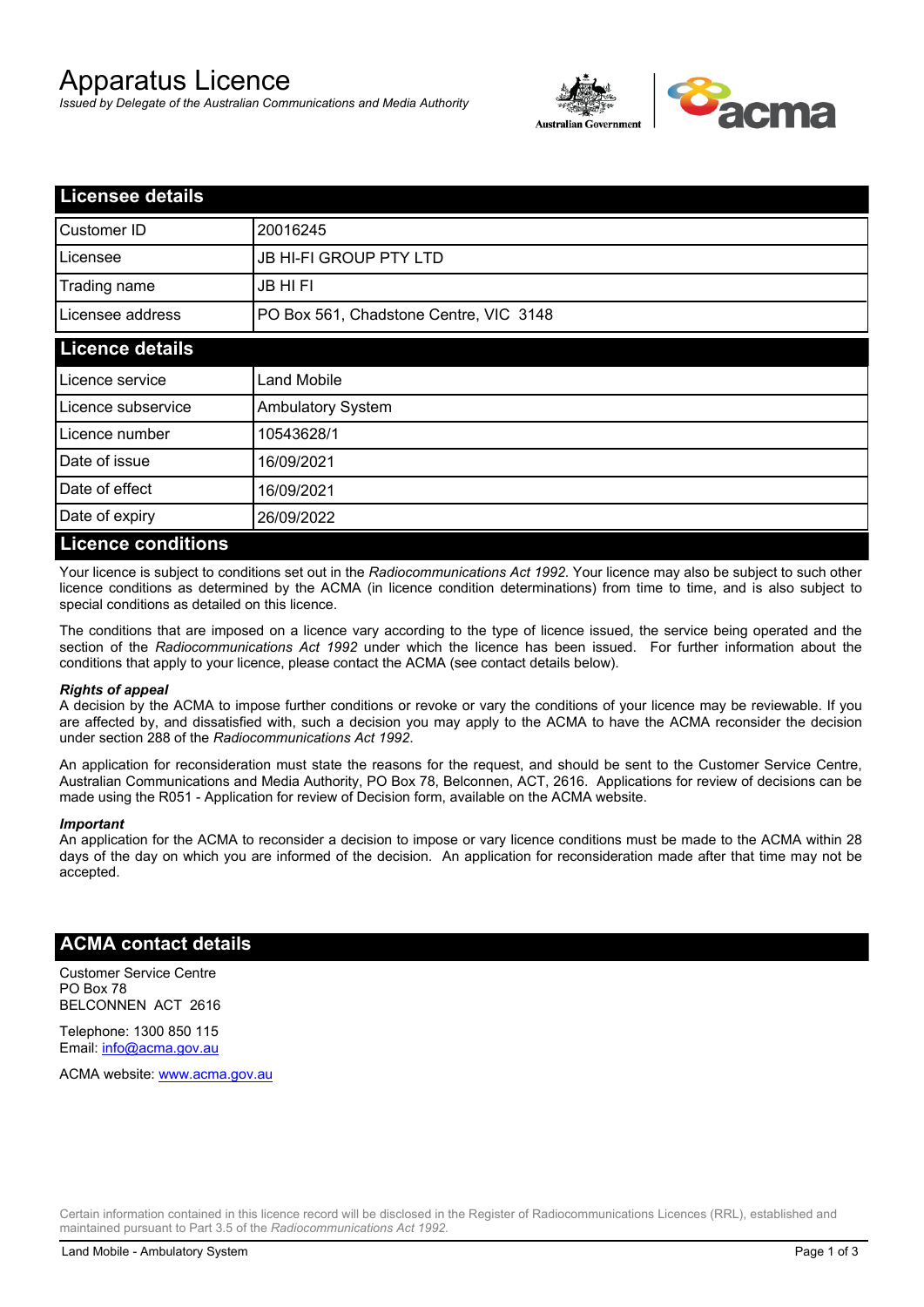# **Advisory Notes applying to licence no.: 10543628/1**

Conditions applicable to the operation of Ambulatory System station(s) authorised under this licence can be found in the Radiocommunications Licence Conditions (Apparatus Licence) Determination and the Radiocommunications Licence Conditions (Land Mobile Licence) Determination. Copies of these determinations are available from the ACMA and from the ACMA home page (www.acma.gov.au).